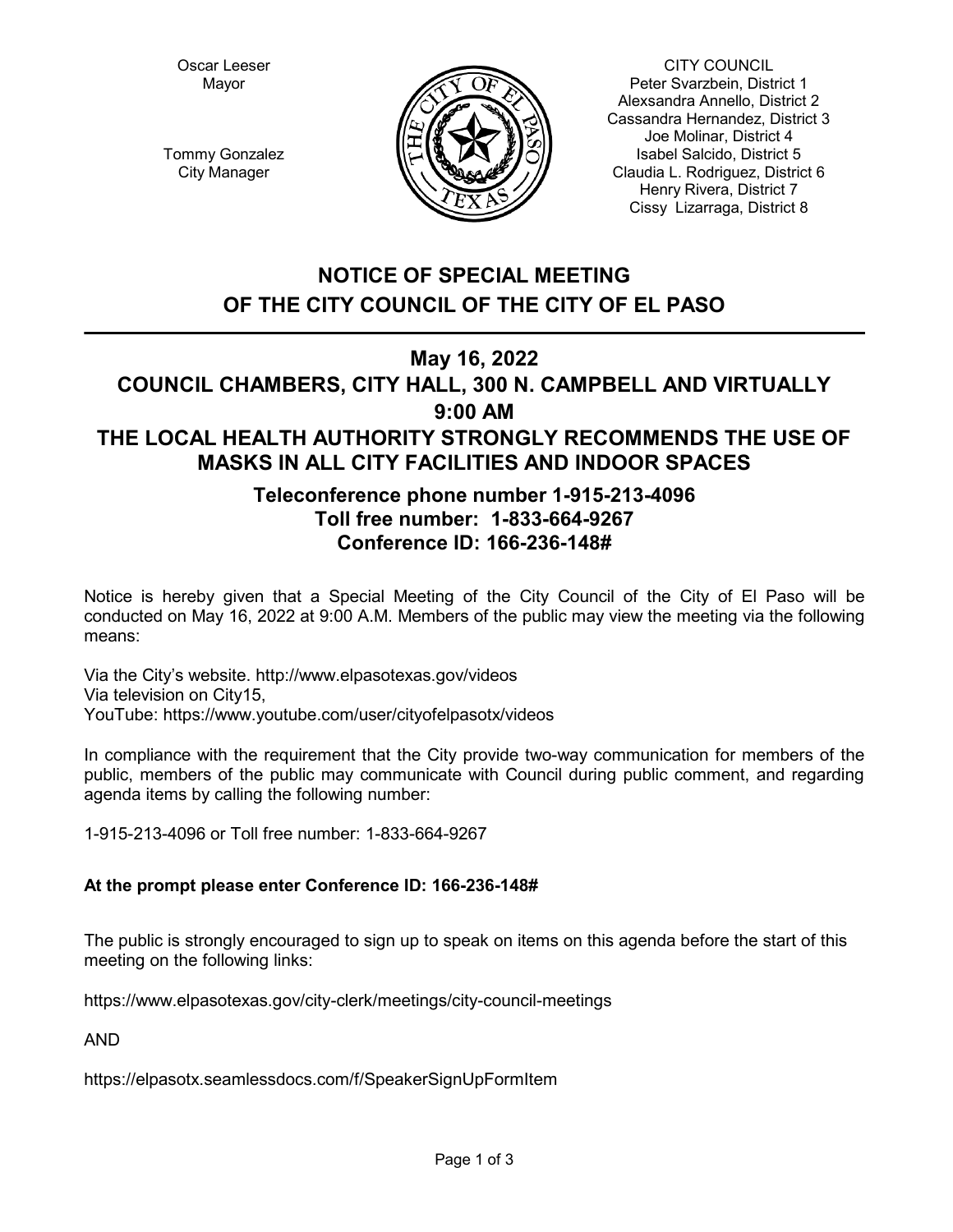**The following members of City Council will be present via video conference:**

**Representatives Alexsandra Annello and Claudia Rodriguez**

**A quorum of City Council must participate in the meeting.**

### **AGENDA**

| $\mathbf{1}$ . | Discussion and review of the annual performance evaluations of the City<br>Attorney and City Manager in alignment with the City's Strategic Plan Goal of<br>Setting the Standard for Sound Governance and Fiscal Management. | 22-570 |
|----------------|------------------------------------------------------------------------------------------------------------------------------------------------------------------------------------------------------------------------------|--------|
|                | <b>All Districts</b><br>Members of the City Council, Representative Cassandra Hernandez, (915) 212-0003                                                                                                                      |        |
| 2.             | Discussion and action to review and amend the employment agreement for City<br>Manager in alignment with the City's Strategic Plan Goal of Setting the<br>Standard for Sound Governance and Fiscal Management.               | 22-571 |

#### **All Districts**

Members of the City Council Representative Cassandra Hernandez, (915) 212-0003

### **EXECUTIVE SESSION**

### **The following members of City Council will be present via video conference:**

### **Representatives Alexsandra Annello and Claudia Rodriguez**

The City Council of the City of El Paso may retire into EXECUTIVE SESSION pursuant to Section 3.5A of the El Paso City Charter and the Texas Government Code, Chapter 551, Subchapter D, to discuss any of the following: (The items listed below are matters of the sort routinely discussed in Executive Session, but the City Council of the City of El Paso may move to Executive Session any of the items on this agenda, consistent with the terms of the Open Meetings Act and the Rules of City Council.) The City Council will return to open session to take any final action and may also, at any time during the meeting, bring forward any of the following items for public discussion, as appropriate.

| Section 551.071 | CONSULTATION WITH ATTORNEY                                         |
|-----------------|--------------------------------------------------------------------|
| Section 551.072 | DELIBERATION REGARDING REAL PROPERTY                               |
| Section 551.073 | DELIBERATION REGARDING PROSPECTIVE GIFTS                           |
| Section 551.074 | PERSONNEL MATTERS                                                  |
| Section 551.076 | DELIBERATION REGARDING SECURITY DEVICES OR SECURITY AUDITS         |
| Section 551,087 | DELIBERATION REGARDING ECONOMIC DEVELOPMENT NEGOTIATIONS           |
| Section 551.089 | DELIBERATION REGARDING SECURITY DEVICES OR SECURITY AUDITS: CLOSED |
|                 | MEETING                                                            |
|                 |                                                                    |

## **ADJOURN**